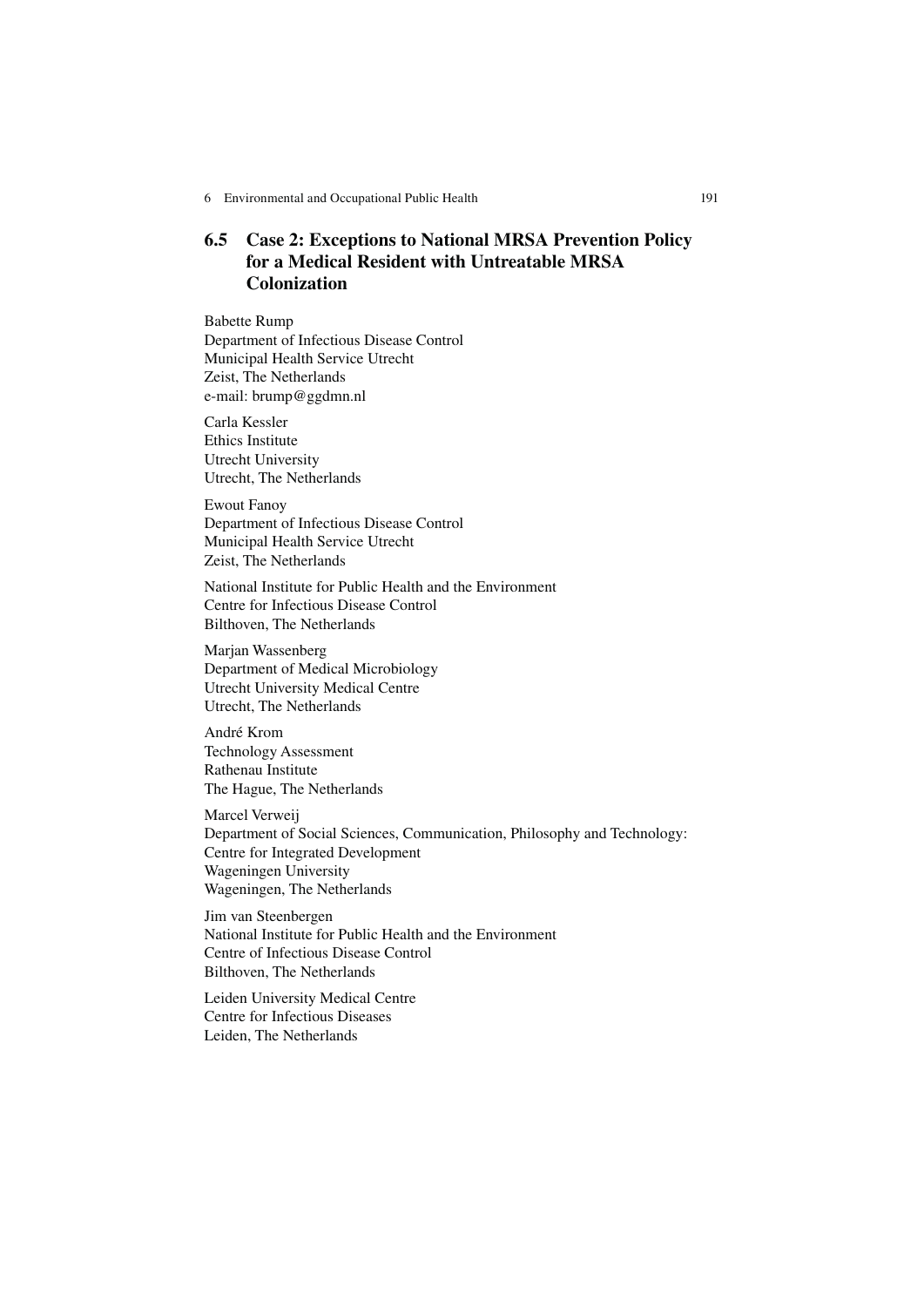*This case is presented for instructional purposes only. The ideas and opinions expressed are the authors' own. The case is not meant to reflect the official position, views, or policies of the editors* , *the editors* ' *host institutions* , *or the authors* ' *host institutions* .

#### *6.5.1 Background*

 Antimicrobial resistance (AMR) is an increasingly serious threat to global public health. First described in 1961, methicillin-resistant *Staphylococcus aureus* (MRSA) is one of the best known antimicrobial resistant (AMR) pathogens. It has become an increasingly serious cause of health care associated infections worldwide (Boyce et al. 2005 ). People infected with MRSA, which resists standard beta-lactam antibiotics, can present symptoms or be asymptomatic carriers.

 In a community setting, most MRSA carriers have few or relatively minor symptoms. In hospitals, however, open wounds, invasive devices, and weakened immune systems pose a greater risk of infection, making MRSA a serious health problem. The presence of Panton-Valentine leukocidin (PVL) cytotoxin in a *Staphylococcus aureus* has the potential to cause more severe infections, such as pneumonia and skin infections, although these are rare events considering the number of asymptomatic carriers (Gorwitz 2008).

 Worldwide, prevalence of MRSA among the general public and in hospitals varies widely, as do the strategies used to control hospital-acquired MRSA (Boyce et al. 2005 ). In the Netherlands and Scandinavia , for example, MRSA causes less than 1 % of all cases of *Staphylococcus aureus* bacteraemia. This percentage contrasts with percentages of up to 50 % in other European countries (Wertheim et al. 2004 ). To maintain this low incidence, hospitals in the Netherlands and Scandinavia follow a strict AMR related search and destroy policy . This policy consists of active screening of patients and staff for MRSA, strict enforcement of contact precautions, and judicious use of broad-spectrum antibiotics (Boyce et al. 2005 ).

 In the Netherlands, the Working Party on Infection Prevention (WIP) has incorporated this search and destroy policy into national MRSA guidelines. The WIP, funded by the Dutch Ministry of Health, was founded 25 years ago by respective professional societies of physicians, hygienists, and microbiologists. WIP-issued guidelines are professional standards most health professionals and institutes follow (Boyce et al. 2005 ).

 The 2012 WIP guidelines for MRSA prevention in hospital settings involve three principal procedures, which address both symptomatic and asymptomatic patients, since carriers can also transmit the infection. First, patients with MRSA are isolated in single rooms and treated to eradicate MRSA. Isolation procedures require those entering the patient's room to wear a gown and mask. Second, hospital patients at increased risk of being carriers are also placed in isolation until proven MRSA free. Patients considered potential carriers include all patients (a) transferred from hospitals abroad to Dutch hospitals, (b) transferred from Dutch hospitals with an existing MRSA condition, and  $(c)$  placed in the same room as a patient subsequently detected unexpectedly with MRSA. Third, hospital staff who care for MRSA patients are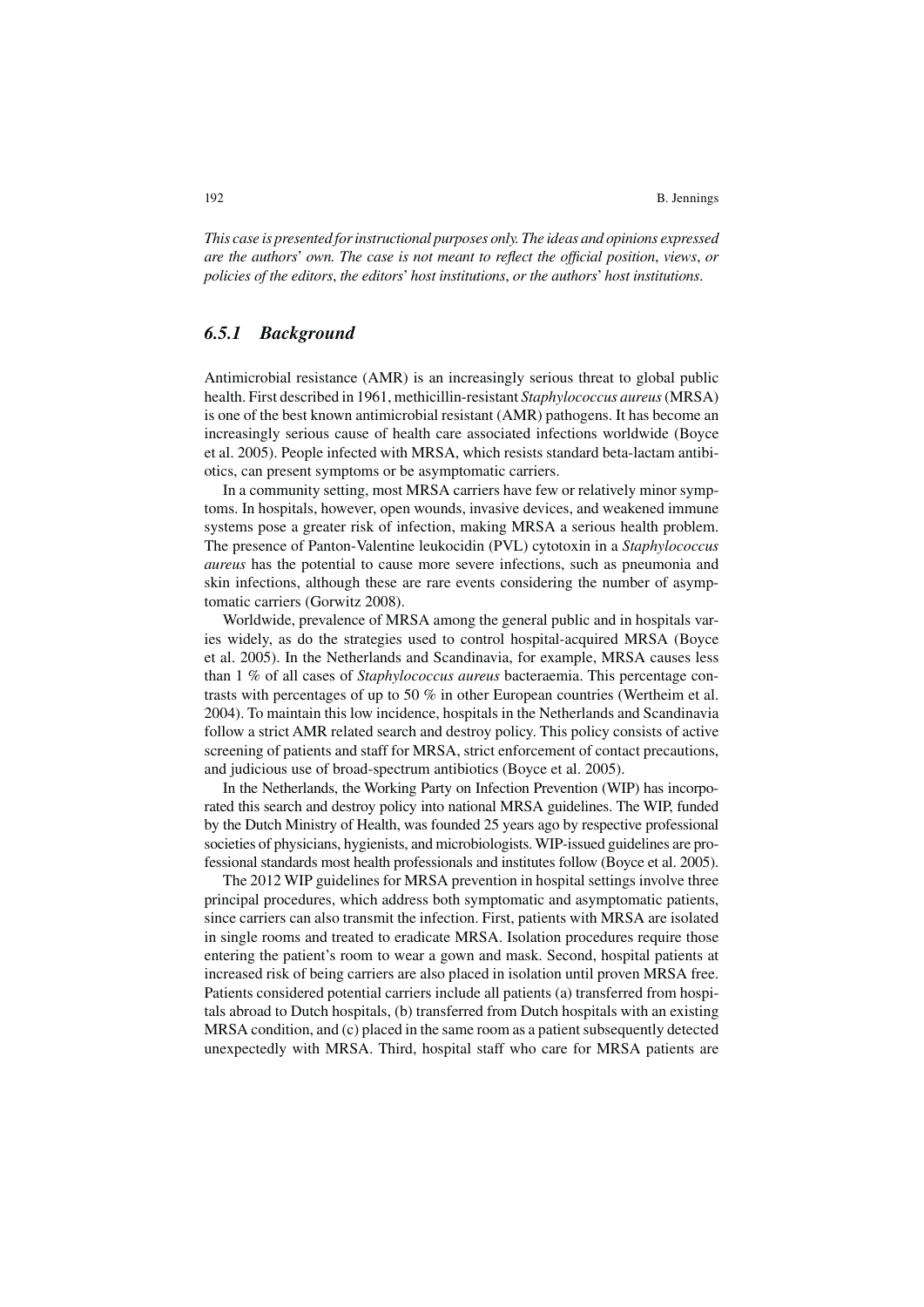screened for MRSA and treated with antibiotics and mupirocin nasal ointment if found positive (Boyce et al. 2005).<sup>2</sup>

 Nationally, this search and destroy policy has proved highly successful and effective at maintaining a low prevalence of MRSA in Dutch hospitals (van der Zee et al. 2013 ). However, MRSA screening and treatment of health care staff can seriously affect their lives because they cannot return to work unless testing confirms MRSAnegative status. Fortunately, MRSA colonization ( antibiotic-resistant strain of bacteria that lives on skin) is usually temporary, but when persistent, eradication requires longer-term efforts. Although untreatable colonization is rare, it can necessitate job change (Boyce et al. 2005).

### *6.5.2 Case Description*

 A Dutch medical student has the potentially more virulent Panton-Valentine leukocidin (PVL) form of MRSA colonization yet shows no signs or symptoms of infection. More than a year ago, a routine MRSA screening of health care personnel providing care for MRSA-positive patients detected the colonization. Since then, the student has been treated intensively but unsuccessfully in an attempt to decolonize her. During this decolonization period, the medical student was barred from performing patient-related interventions, temporarily interrupting her medical residency. After initial treatment with mupirocin nasal ointment and antibiotics proved ineffective, a more stringent hygiene regime was added that included hand, nose, hair, and body scrubbing with disinfecting soap. Additional precautions included simultaneous treatment of household members and disinfection of the family home. Despite these efforts, her MRSA status has remained positive. WIP guidelines bar any health care worker diagnosed with MRSA from performing patient-related interventions. Unable to complete the residency requirement of at least 1 year of patient care, the medical student was advised to pursue a career in another profession.

 Refusing to accept this verdict, she united with other similarly excluded medical students to launch a protest that gained media attention. In a press interview, she acknowledged that potential iatrogenic spreading of MRSA could risk institutional or community safety. However, she questioned the seriousness of this risk and argued that the protesting students were being unfairly targeted. She pointed out that medical staff are not routinely screened for MRSA unless they have cared for a MRSA-positive patient or have worked in a country with high MRSA prevalence. Because MRSA can be acquired in the community, potentially many undiagnosed MRSA-colonized medical staff or residents currently work in hospitals. She also pointed out that other European countries, despite a higher MRSA prevalence, allow MRSA carriers to work in health care settings. Despite being persistently MRSA positive, these professionals can safely work in medical specialties that do *not* involve direct patient contact.

<sup>&</sup>lt;sup>2</sup>An English version of the WIP guidelines is available at http://www.wip.nl